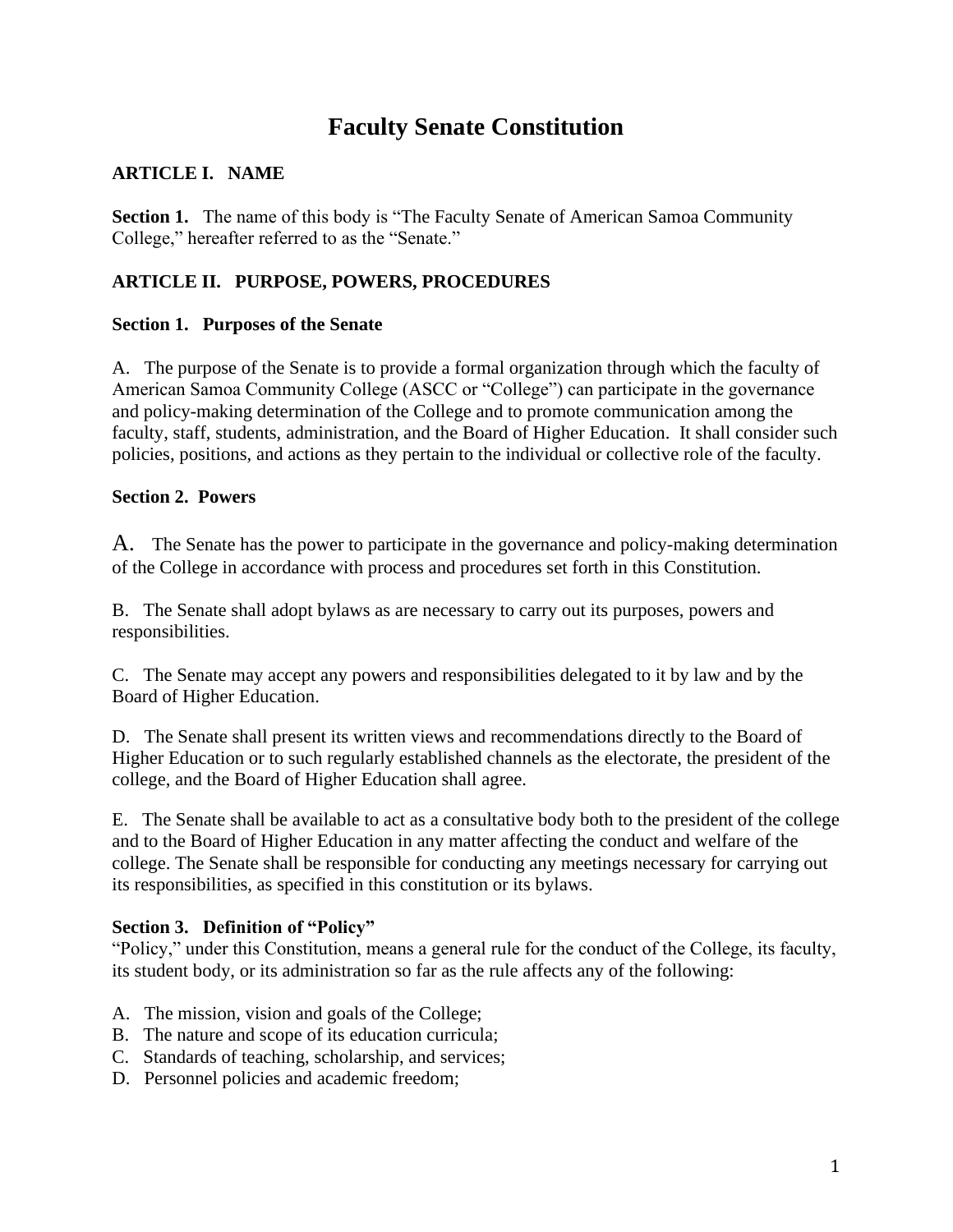- E. Budget;
- F. Community Relations

#### **Section 4. Additional Responsibilities**

The Senate may accept other responsibilities as assigned by the President of the College, and the Board of Higher Education.

### **Section 5. Rules and Guidelines**

The Senate will make rules, regulations, and bylaws, as the Senate deems necessary for fulfilling its responsibilities.

#### **Section 6. Open Deliberation**

All matters of the Senate will be decided by the vote of the Senate after an opportunity for open deliberation is provided.

### **Section 7. Quorum and Voting**

The quorum of the Senate will be one-half (1/2) of its membership, at least eight. A majority of the quorum present at voting will be required for the adoption of all policies or positions. The Senate Chair will vote only to break a tie. Voting on Senate committees will follow these same guidelines.

### **Section 8. Notification of the Senate Prior to Senate Actions**

The Senate may take no action unless the action has been placed on an agenda available to the Senators at least 5 working days prior to the day on which the action is to be taken or where the Faculty Senate deems it an emergency.

#### **Section 9. Communication of Senate Actions to the Electorate**

Actions and minutes of the Senate and Senate committees will be made available to the electorate within 7 working days.

# **ARTICLE III. COMPOSITION OF THE SENATE**

# **Section 1. Membership on the Senate**

The Senate will be composed of representatives from the Academic Units of the College as recognized by the Senate. Academic Units are defined as Instructional Units. The current Academic Units are listed below. The composition of the Senate will reflect only current Academic Units, as recognized by the Senate and a new Unit will obtain immediate representation.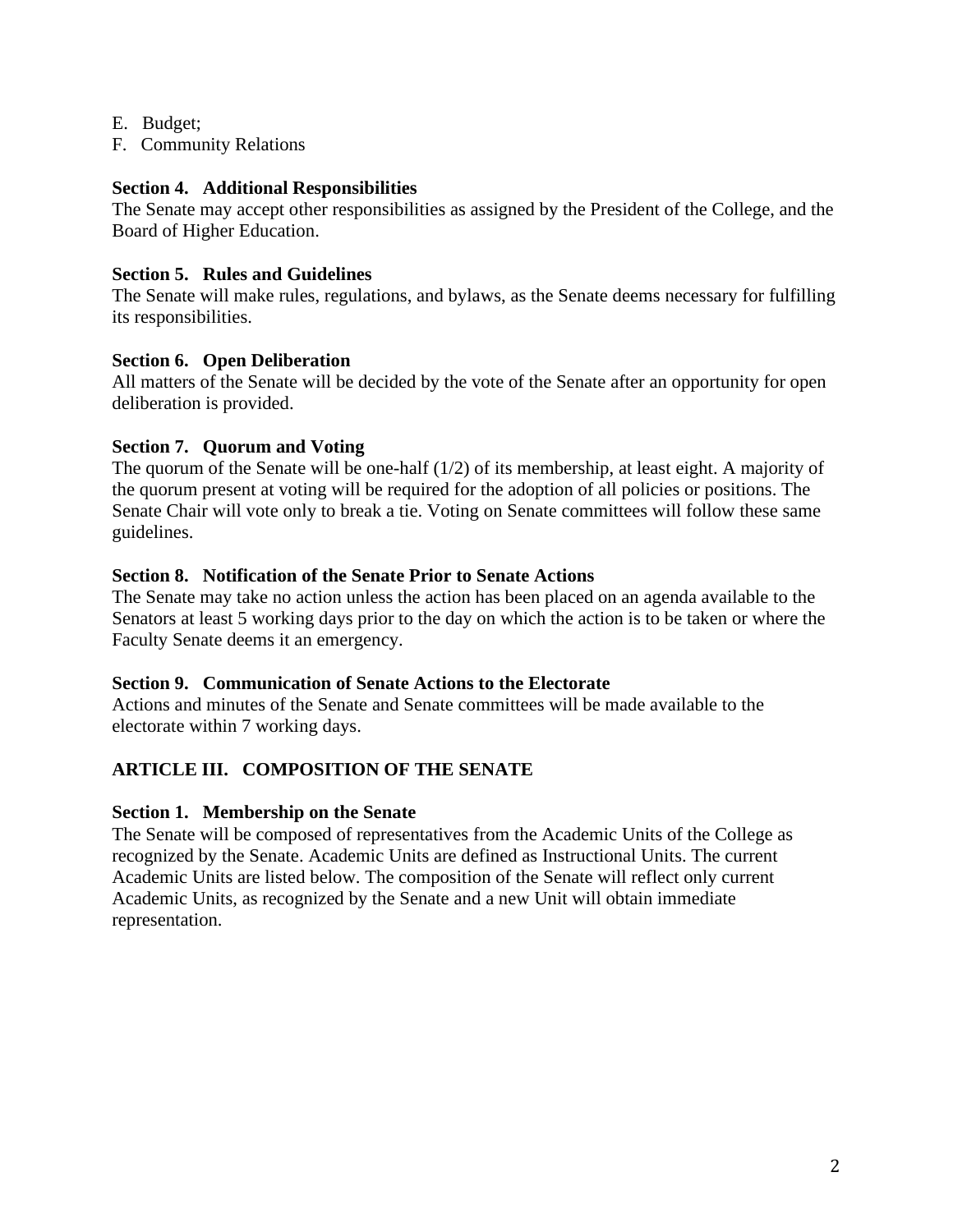# A. Instructional Units

# ACADEMIC DEPARTMENTS

- 1. Agriculture [Community Natural Resources](http://www.amsamoa.edu/departments/ag.html) (ACNR)
- 2. [Army Reserve Officers Training Corps \(ROTC\)](http://www.amsamoa.edu/specialprograms/rotc.html)
- 3. [Business](http://www.amsamoa.edu/departments/business.html)
- 4. College Accelerated Preparatory Program (CAPP)
- 5. [College and Life Planning](http://www.amsamoa.edu/departments/clplanning.html)
- 6. Computer Science
- 7. [Criminal Justice](http://www.amsamoa.edu/departments/justice.html)
- 8. [Fine Arts](http://www.amsamoa.edu/departments/art.html)
- 9. [Health and Human Services](http://www.amsamoa.edu/departments/health.html)
- 10. [Languages and Literature](http://www.amsamoa.edu/departments/languageslit.html)
- 11. [Mathematics](http://www.amsamoa.edu/departments/math.html)
- 12. [Nursing](http://www.amsamoa.edu/departments/nursing.html)
- 13. [Physical Education](http://www.amsamoa.edu/departments/pe.html)
- 14. [Samoan Studies](http://www.amsamoa.edu/departments/samoan.html)
- 15. [Science](http://www.amsamoa.edu/departments/science.html)
- 16. [Social Science](http://www.amsamoa.edu/departments/socscience.html)
- 17. [Teacher Education](http://www.amsamoa.edu/departments/education.html)
- 18. Trade and Technical

B. Representation on the Senate

Senate membership shall consist of a single representative from each of the current Academic Units as recognized by the Senate.

C. Determination of Unit Affiliation

A faculty member's Academic Unit affiliation will be determined by either of the following:

1) the Academic Unit in which the member is employed, or

2) the Academic Unit where more than 50% of the member's work activities are conducted.

3) In cases when a member has equal responsibility to more than one Academic Unit, the

member will select a Unit for representation.

# **Section 2. The Electorate**

The following members of the College are eligible to vote and to serve on the Senate under this Constitution:

A. Instructional Faculty who has a full-time appointment to the College; or full-time temporary appointment;

B. Part-time or temporary Instructional Faculty who teach half-time or more equivalent credits in one semester or who teach half time or more equivalent credits per semester when averaged over a two-semester teaching appointment;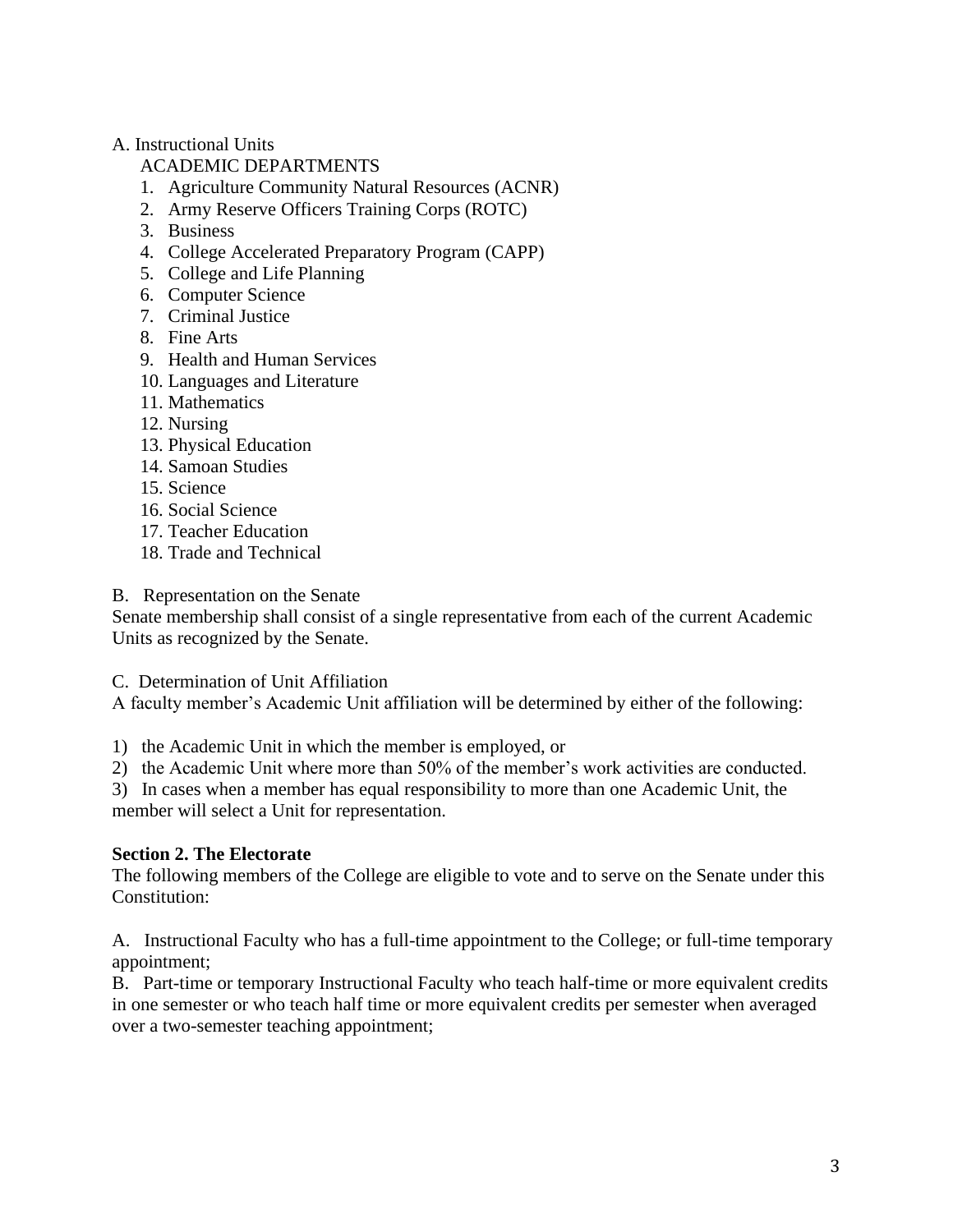### **Section 3. Term of Office**

A. A Senator's term of office is two years, beginning with the first Senate meeting in August of the Fall Semester. A Senator may not serve more than two full consecutive terms without the approval of the Senate or as their department deems fit.

B. After serving two full consecutive terms (4 semesters), a member may be reelected to the Senate or as the department deems fit;

C. If a Senator is unable to complete a term, a replacement will be elected by that Senator's Academic Unit to complete the term;

D. Senators can send a substitute to represent their Unit at a meeting.

#### **Section 4. Removal from the Senate**

A. By a majority vote of the Senate, a Senator may be removed from office upon failure to attend three consecutive meetings of the Senate without a valid excuse.

### **Section 5. Election of Senators**

A. Academic Units will hold elections for Senators and committee memberships before the first Faculty Senate meeting in August.

B. Academic Units will determine the method for selecting their representatives.

# **ARTICLE IV. ORGANIZATION OF THE SENATE**

#### **Section 1. Officers of the Senate**

Officers of the Senate will be the Chair, Vice-Chair, and Secretary. Officers will serve in these positions for two years.

#### **Section 2. Senate Executive Committee**

A. The Senate Executive Committee will consist of the Chair, Vice-Chair, the Secretary, and two at-large members elected from the Senate for a term of two years;

B. Members of the Senate's Standing Committees will be selected by the Academic Units;

C. Membership of the Senate's Ad hoc Committees will be determined by the Senate according to needs and responsibilities of the Committees.

#### **Section 3. Election of the Executive Committee**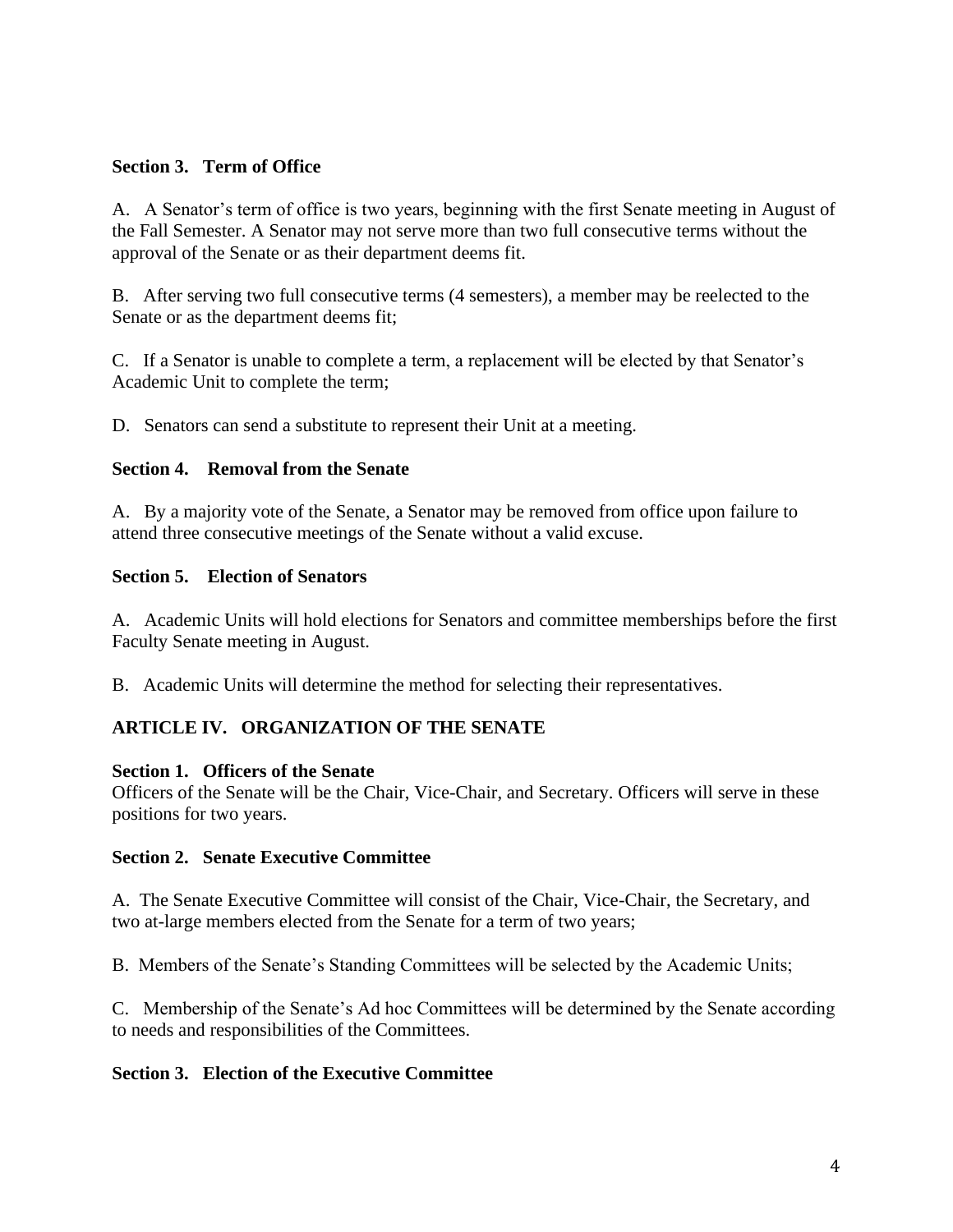A. The election will occur as a separate meeting immediately following adjournment of the first Senate meeting in August.

B. Members of the Elections Committee will prepare a slate of candidates for Chair, Vice-Chair, Secretary, and two at-large members of the incoming Executive Committee. Members of the incoming Senate may nominate additional candidates;

C. The Election Committee will conduct the election;

D. Election will be secret ballot:

E. New and continuing members of the Senate are eligible to vote. Outgoing members of the Senate will not vote in the election.

F. Following the election, the new Senate will assume responsibilities for the Senate.

# **Section 4. Responsibilities of Senate Officers**

A. Chair. The Chair will have the following responsibilities:

1) Schedule and preside at all meetings of the Senate and at all meetings of the Executive Committee;

2) Serve as an ex-officio member of all Standing Committees;

3) Represent the Senate at meetings of the Administration;

4) Appoint, after due consideration with the Executive Committee, a convener for initial meetings of all Standing Committees listed in this Constitution;

5) Establish, in consultation with the Executive Committee, ad hoc committees for matters not under the jurisdiction of Standing Committees;

6) Appoint chairs and members of ad hoc committees;

7) Make all Senate documents, minutes, and resolutions available to the faculty

B. Vice-Chair. The Vice-Chair will have the following responsibilities:

1) In the absence of the Chair, assume the office of the Chair with all the duties of said office;

2) Serve as liaison between all Standing Committees and the Executive Committee;

3) Ensure that the Academic Units elect their Senators by the first Faculty Senate meeting in August;

4) Convene initial meeting of Senate Standing committees and monitor appointments, and membership of Standing Committees.

C. Secretary. The secretary will have the following responsibilities:

1) Record the minutes of the Senate meetings and prepare them for distribution;

2) Record the minutes of the Executive Committee meetings and prepare them for distribution;

3) Serve as the presiding officer in the absence of the Chair and the Vice-Chair;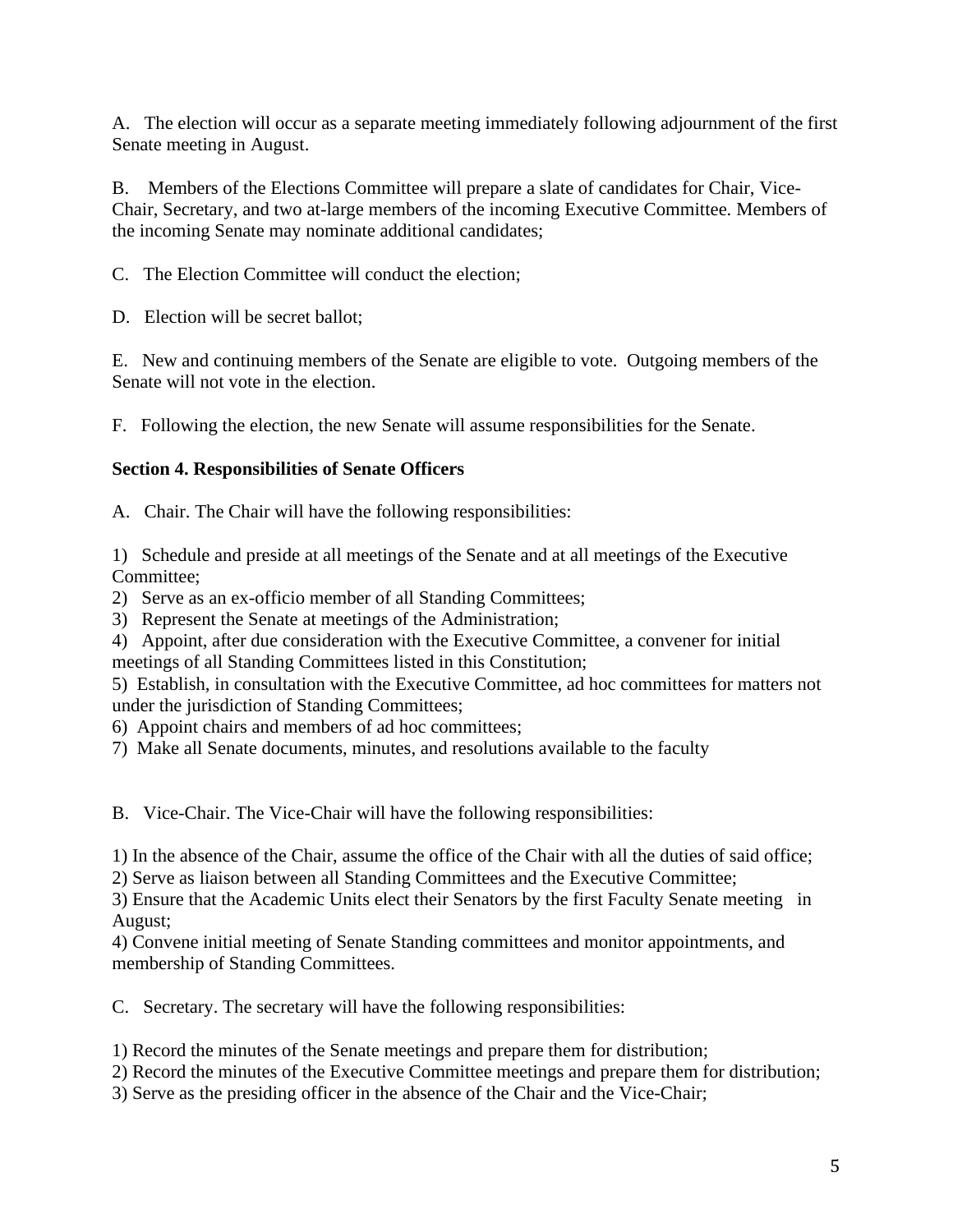# **Section 5. Responsibilities of the Executive Committee**

The Executive Committee will have the following responsibilities:

A. Prepare the agenda, with necessary background material, for each meeting of the Senate;

B. Coordinate the efforts of the various committees of the Senate;

C. Conduct inquiries and investigations, including necessary pre-Senate meetings, on matters initiated by the Executive Committee or referred to the Executive Committee;

D. Report any actions that the Executive Committee takes between Senate meetings to the Senate;

E. Prepare recommendations and resolutions for submission to the President and to other bodies of the college.

# **Section 6. Responsibilities of Senators**

Senators will have the following responsibilities:

- A. Attend all Senate meetings or provide a substitute;
	- B. Report Senate actions and information to their Academic Units;
	- C. Vote on Senate actions representing their Academic Units;
	- D. Serve on Ad-hoc committees as designated by the Senate Chair;
	- E. Introduce and recommend actions from their Academic Units.

# **ARTICLE V. COMMITTEES**

The Standing Committees of the Senate are tasked by the Senate, and report to the Senate.

#### **Section 1. Membership and Chairs of Standing Committees**

A. Membership of all committees, except the Faculty Student Relations Committee, and the Elections Committee, shall be composed of one representative from each Academic Unit as defined in Article II, Section 1;

B. The term of office of the members of the Standing Committees will be two consecutive years. Academic Units can elect the same representative for additional terms;

C. If a committee member is unable to complete a term, the member's Academic Unit will select another representative to fill the remainder of the term;

D. Chairs of Standing Committees will be elected by the Committee members for a term of one year. Chairs can be reelected for additional terms. In the event that a committee fails to elect a chair, the Faculty Senate Chair will appoint one.

E. Members can send a substitute to represent the unit at a committee meeting;

F. A member may be removed from the committee upon failure to attend three consecutive meetings by a majority vote of the committee;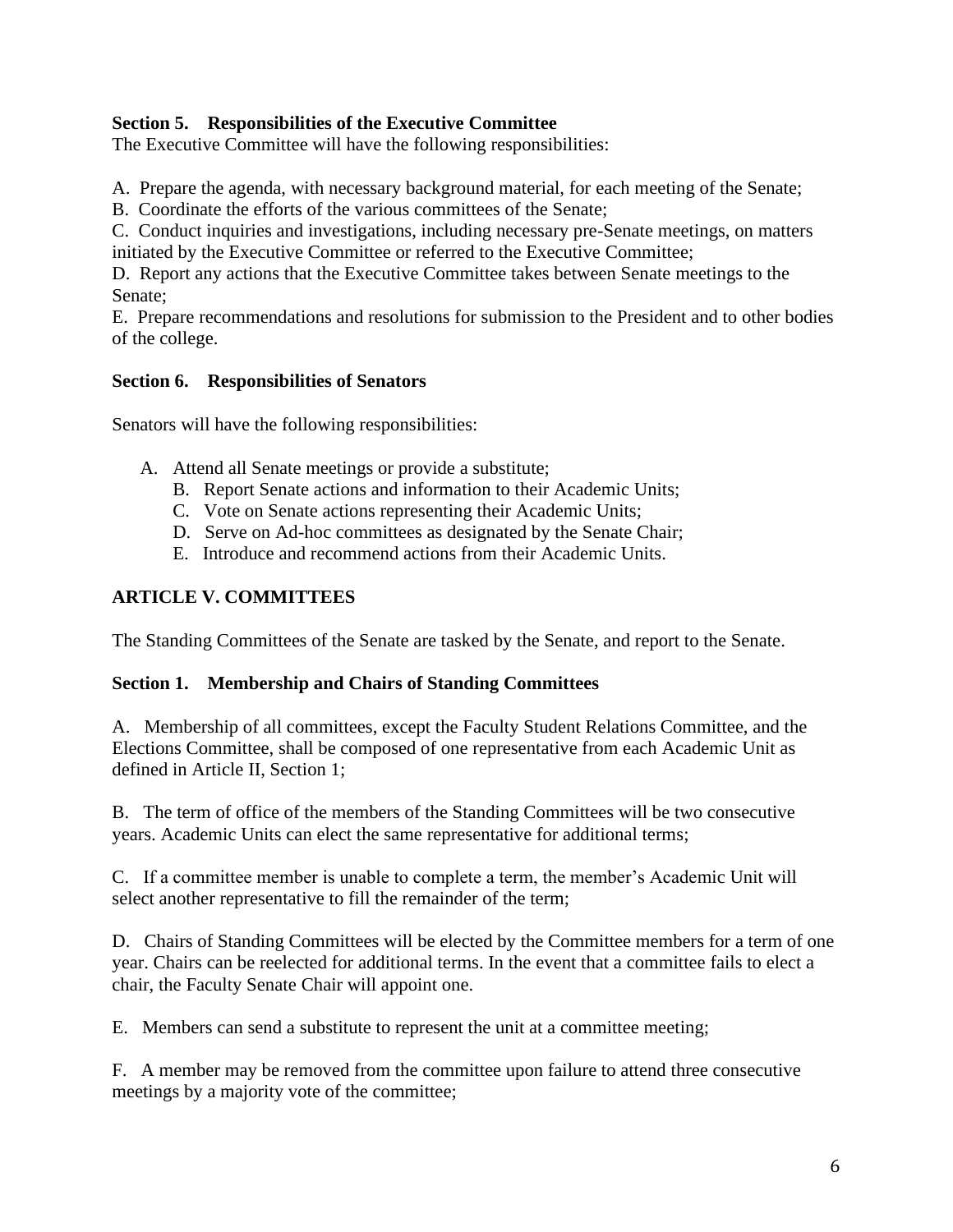G. Standing Committee chairs may be removed from the committee upon failure to carry out their duties by a majority vote of the Senate.

# **Section 2. Frequency of Meetings**

Committees will meet a minimum of once per month during the academic year. The committee Chair will submit to the Senate a year-end report of committee activities.

# **Section 3. The Standing Committees**

### A. Admission, Academic Standards and Graduation Committee

This committee has the following duties:

1) Review and recommend admission and graduation policies;

- 2) Review and recommend policies on academic standards;
- 3) Review and recommend registration procedures and policies;
- 4) Fulfill other related duties as assigned by the Senate.

B. Budget Committee

This committee has the following duties:

- 1) Review the campus budget annually;
- 2) Advise the Senate regarding budget development and fund allocations;
- 3) Fulfill other related duties as assigned by the Senate.

# C. Curriculum Committee

The quorum of this committee shall be 3/4 of its faculty membership. This committee has the following duties:

- 1) Prepare guidelines for curriculum development;
- 2) Review courses, policies, and procedures;
- 3) Use curriculum guidelines to review and make recommendations to the Senate on:
- a. Degree requirements;
- b. Program proposals;
- c. Course proposals;
- d. Course modifications and deletions;
- e. Other matters related to curriculum.

#### D. Elections Committee

This committee shall be composed of a least four members of the Senate appointed by the Senate Chair.

This committee has the following duties: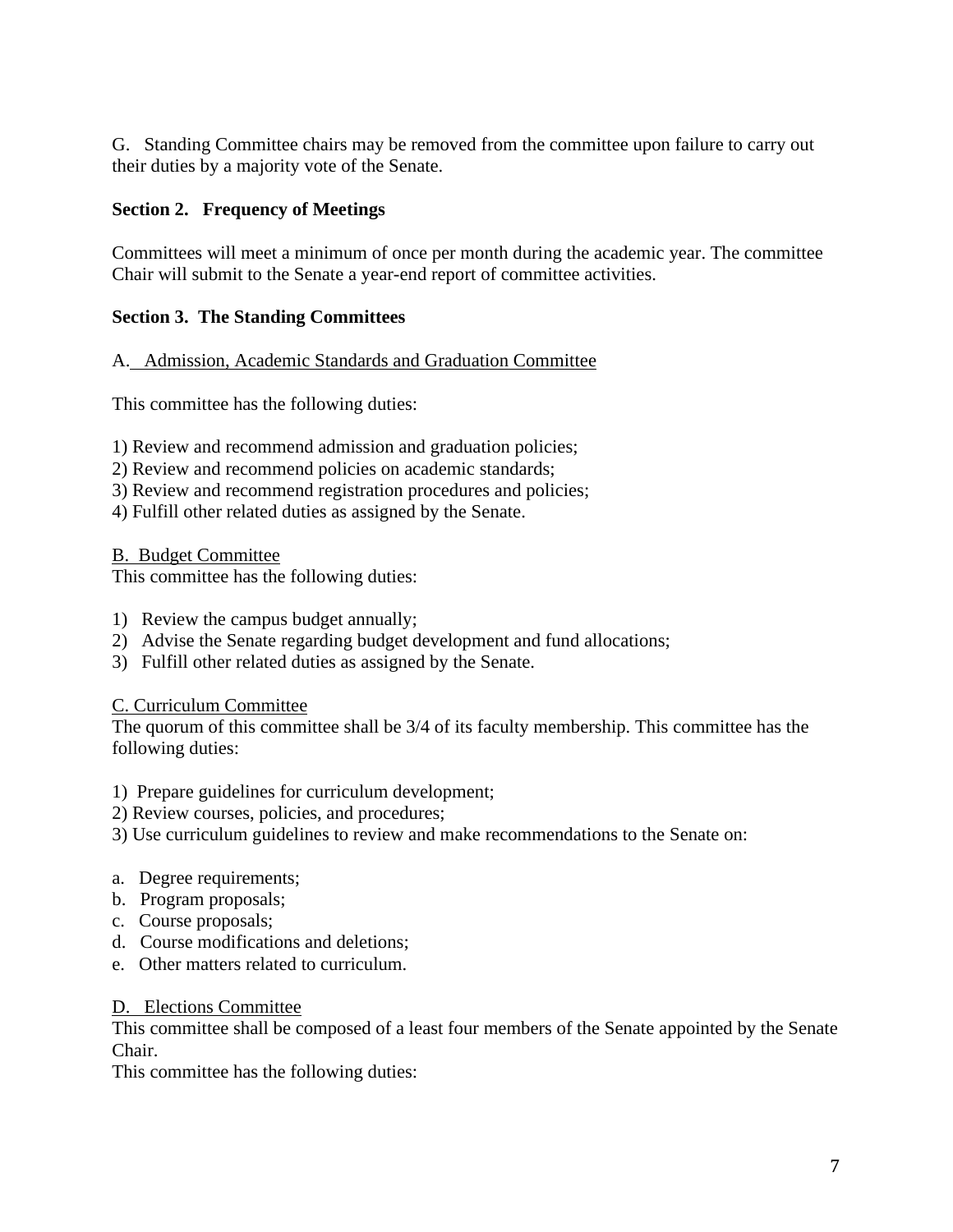- 1) Conduct Executive Committee elections;
- 2) Conduct elections of the amendments to the constitution;
- 3) Report election returns to the Senate and Electorate;
- 4) Maintain records of elections;
- 5) Fulfill other related duties as assigned by the Senate.

#### E. Evaluation Committee

This committee has the following duties:

- 1) Review and recommend evaluation procedures and policies for faculty;
- 2) Conduct reviews of the administration as needed;
- 3) Fulfill other related duties as assigned by the Senate.

### F. Faculty Student Relations Committee

This committee shall be composed of a faculty member from each Academic Unit (Article II, Section 1) and two students appointed by the Student body representing the Students of American Samoa Community College. This committee has the following duties:

1) Facilitate communication between faculty, staff, students and administration;

2) Coordinate selection of the Excellence in Teaching award (the winner from two years ago

serves as the chair and the winner from last year shadows) and other awards as assigned;

3) Develop recommendations for policies concerning the following:

- a. Student grievances;
- b. Disciplinary problems;
- c. Other areas concerning student/faculty/administration relationships;

d. Submit recommendations to administration for faculty and students to serve on grievance and disciplinary committees;

e. Fulfill other related duties as assigned by the Senate.

#### G. Professional Rights and Responsibilities Committee

This committee has the following duties:

- 1) Review and recommend issues regarding professional ethics;
- 2) Review and recommend issues regarding professional rights and responsibilities
- 3) Fulfill other related duties as assigned by the Senate.

# **Section 4. Ad Hoc Committees**

A. When an ad hoc committee is established, the charge of the ad hoc committee will determine its size, composition, purpose, duration, and the frequency of its reports.

B. The Senate Chair will select the Chair of the ad hoc committee.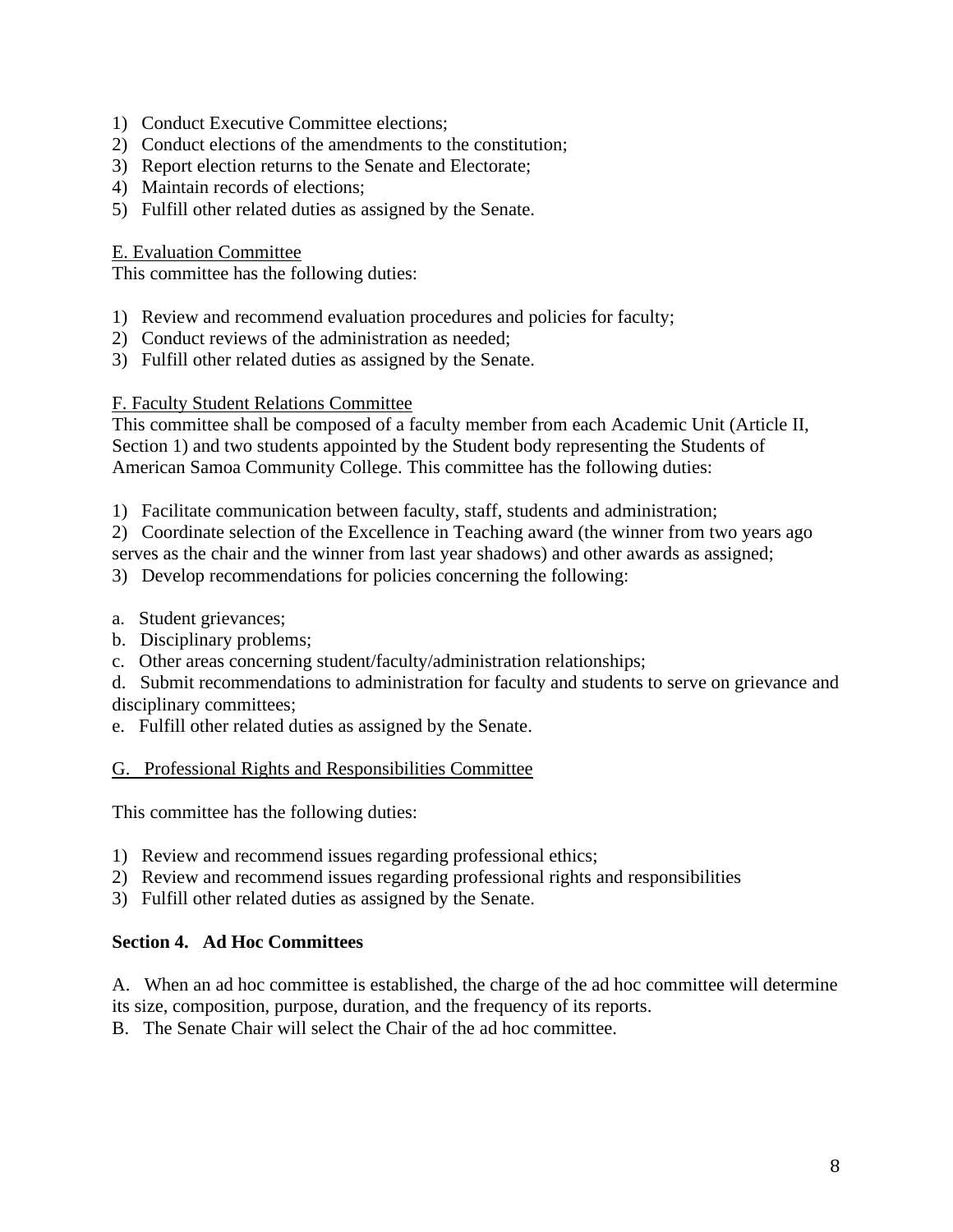### **Section 5. Attendance of Administration at Committee Meetings**

As determined by committees, appropriate members of the Administration may be invited to attend committee sessions to provide resource information.

# **ARTICLE VI. TRANSMITTING SENATE ACTIONS**

# **Section 1. Transmission of Recommendations and Resolutions to the President of the College**

A. A written report of action taken by the Senate will be prepared by the Executive Committee, signed by the Chair and another member of the Executive Committee, and transmitted to the President or other appropriate parties.

B. The President will forward recommendations or other formal communications that require approval by the Board of Higher Education as appropriate.

### **Section 2. Report of Action Taken on Recommendations and Resolutions**

The President will inform the Senate of actions in writing with regard to recommendations and resolutions submitted by the Senate within ten working days.

### **Section 3. Reference of Policy Matters to the Senate**

A. The President, in advance, will seek the advice of the Senate in formulating College policy; B. All policies promoted or established without the consultation of the Senate are subject to review by the Senate.

# **Section 4. Senate Response to Other Documents Being Developed by the Board of Higher Education**

As appropriate, the Senate will send comments directly to the Board of Higher Education when they are developing policies for the College.

# **ARTICLE VII. AMENDMENT OF THE CONSTITUTION**

#### **Section 1. Proposing Amendments**

A. Amendments may be proposed by petition from no fewer than 25 members of the electorate. The Senate may also propose amendments.

B. Proposed amendments will be transmitted to the Executive Committee, which will circulate the proposed amendments to the electorate for discussion.

#### **Section 2. Voting on Amendments**

A. Three weeks after providing the proposed amendments to the electorate, the Elections Committee will supervise voting on the proposed amendments.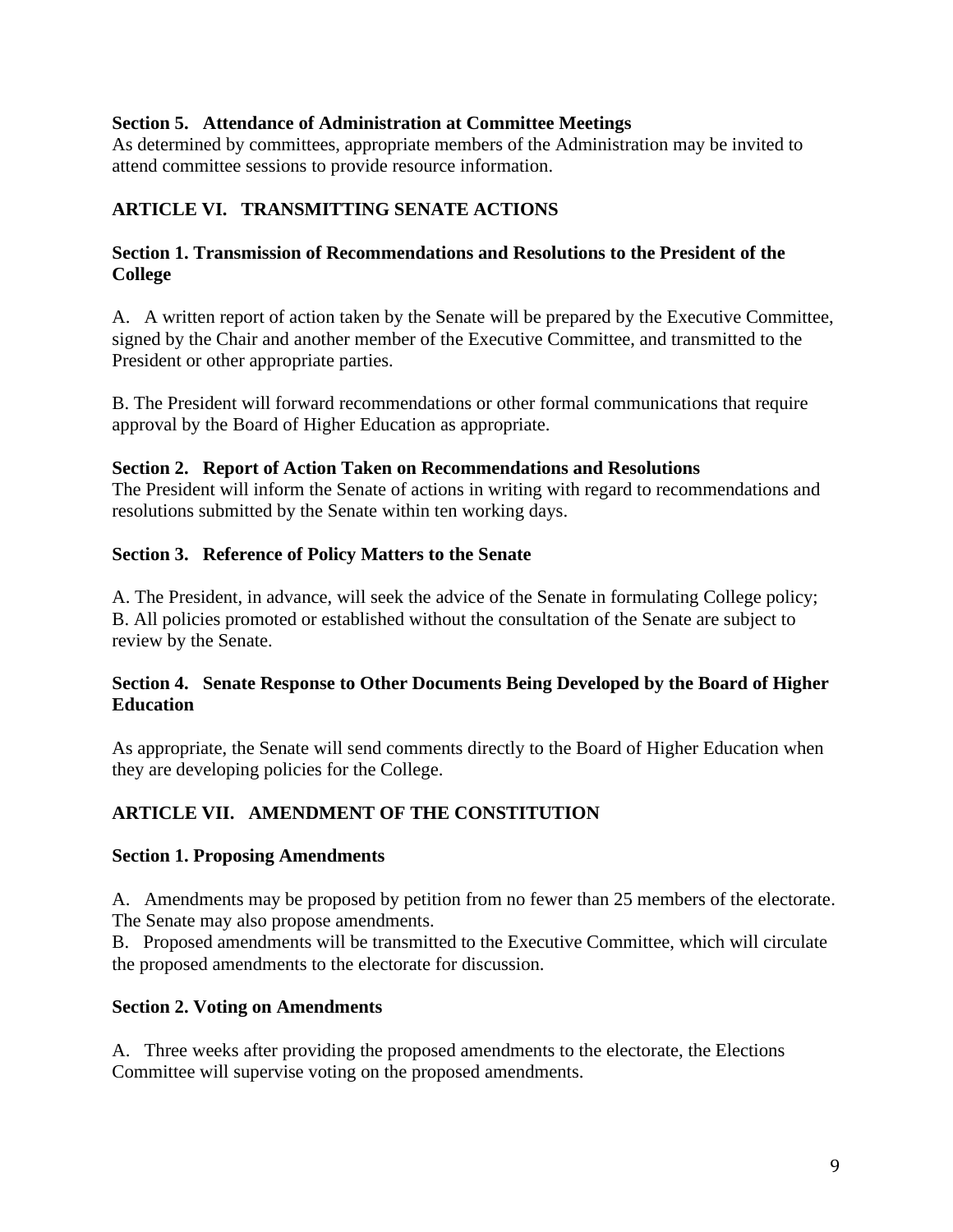B. A favorable vote of a majority (i.e., more than 50 percent) of those voting will constitute approval of the proposed amendments.

# **Section 3. Implementation of Amendments**

A. All amendments approved under the provisions of Article VI, Section 2 of this Constitution will be sent to the President of the College who will transmit the amendments to the Board of Higher Education.

B. Upon approval by the President, amendments will become a permanent part of the Constitution.

# **ARTICLE VIII. RELATION OF THE CONSTITUTION TO OTHER AGREEMENTS**

Any agreement negotiated by the Board of Higher Education with a duly authorized bargaining agent under the laws of the Territory of American Samoa, will supersede any conflicting provisions of this Constitution. Policies of the Board of Higher Education, not superseded by such negotiated agreement, will supersede provisions of this Constitution. If any provision of the Constitution or the application thereof to any person or circumstance is held invalid, the invalidity shall not affect other provisions or applications of the said document which can be given effect without the invalid provision or application, and to this end the provisions of the Constitution are severable.

# **ARTICLE IX. IMPLEMENTATION OF THE CONSTITUTION**

This constitution shall take effect upon favorable vote of a majority (i.e. more than 50%) of those voting, in a balloted election and approval by the Board of Higher Education.

# **ARTICLE X. RECALL, INITIATIVE AND REFERENDUM**

The mechanism for recall, initiative and referendum is a faculty senate action request form to be prepared by the executive committee and submitted to the Electorate for vote.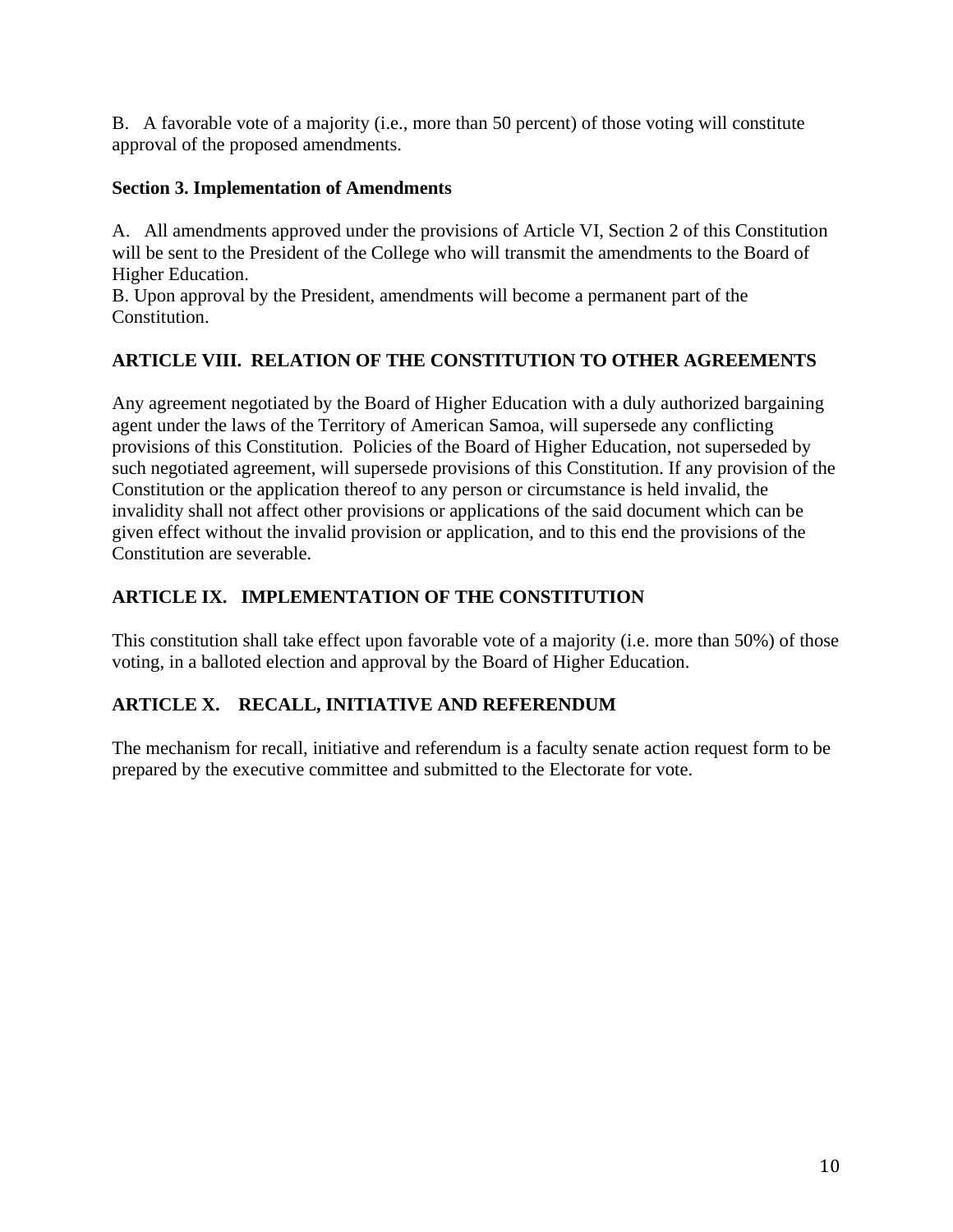

Saili le Atamai

### **FACULTY SENATE**

May 21, 2021

Dr. Rosevonne Makaiwi-Pato  $To:$ President, ASCC

**APPROVED/DATE** RETURNED WITH EDITS/ DATE

**RECEIVED/DATE** 

#### RE: FACULTY SENATE CONSTITUTION RESUBMISSION

Madam President.

On behalf of the American Samoa Community College faculty body and its electorates, the Faculty Senate is resubmitting for your review and approval for adoption, the Faculty Senate Constitution as attached.

We look forward to an expedited process. The affixed signatures as follow therefore affirms representation of the general faculty body and its academic units with this review and resubmission:

**Faculty Senate Officers** 

Jude "Jayleen" Chun

Faculty Senate Chairperson Language Literanure Department

Juliet Eung Chen Pen **Faculty Senate Secretary Computer Science Department** 

**Faculty Senate Representatives** 

Tonatana Faasavalu **ACNR-Division** 

Dr. Kamo Koloi **CAPP** Department

Utumoe Alefosio Criminal Justice Department